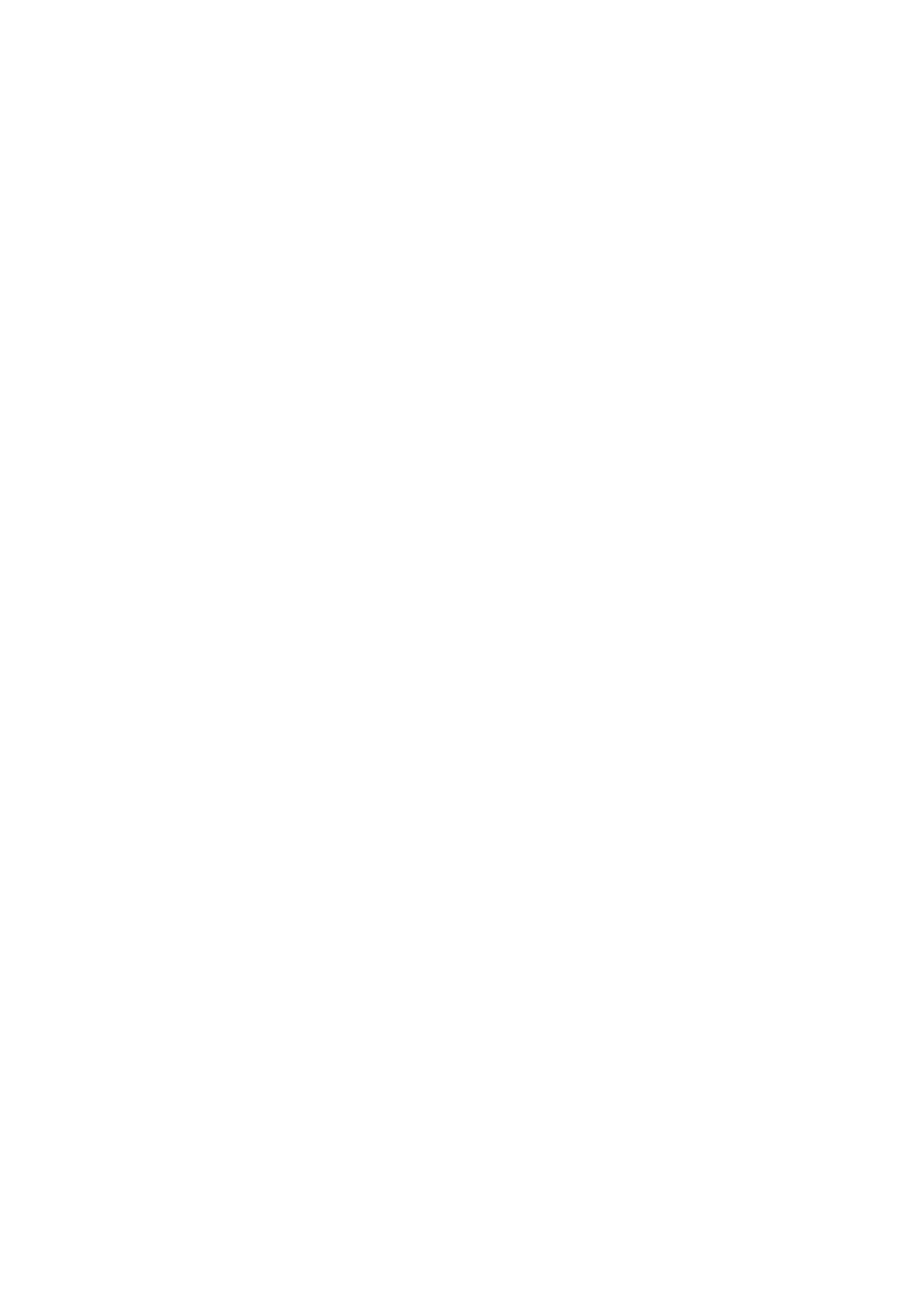

#### **Third-Party Disclaimer**

Any disclosure of this report to a third-party is subject to this disclaimer. The report was prepared by Entec at the instruction of, and for use by, our client named on the front of the report. It does not in any way constitute advice to<br>any third-party who is able to access it by any means. Entec excludes to the<br>fullest extent lawfully permitted all liability whatsoever for any howsoever arising from reliance on the contents of this report. We do not however exclude our liability (if any) for personal injury or death resulting from our negligence, for fraud or any other matter in relation to which we cannot legally exclude liability.

#### **Document Revisions**

| No. | <b>Details</b>                                                                                                                 | <b>Date</b> |
|-----|--------------------------------------------------------------------------------------------------------------------------------|-------------|
| 1   | <b>Initial Draft</b>                                                                                                           | 24.4.09     |
| 2   | <b>Revised Draft</b>                                                                                                           | 20.5.09     |
| 3   | <b>Final Draft</b>                                                                                                             | 16.6.09     |
| 4   | <b>Revised Final Draft</b>                                                                                                     | 26.8.09     |
| 5   | Final version for release                                                                                                      | 17.9.09     |
| 6   | Update to NTS                                                                                                                  | 26.10.09    |
| 7   | Further update to NTS                                                                                                          | 23.11.09    |
| 8   | Interim refresh to update dates and<br>reflect comments received from the<br>SEA Sub-Group to the SDP<br><b>Advisory Group</b> | 13 04 10    |
| 9   | Final refresh and update                                                                                                       | 15.6.10     |
| 10  | Version 1                                                                                                                      | 17610       |

#### **Crown Copyright 2010**

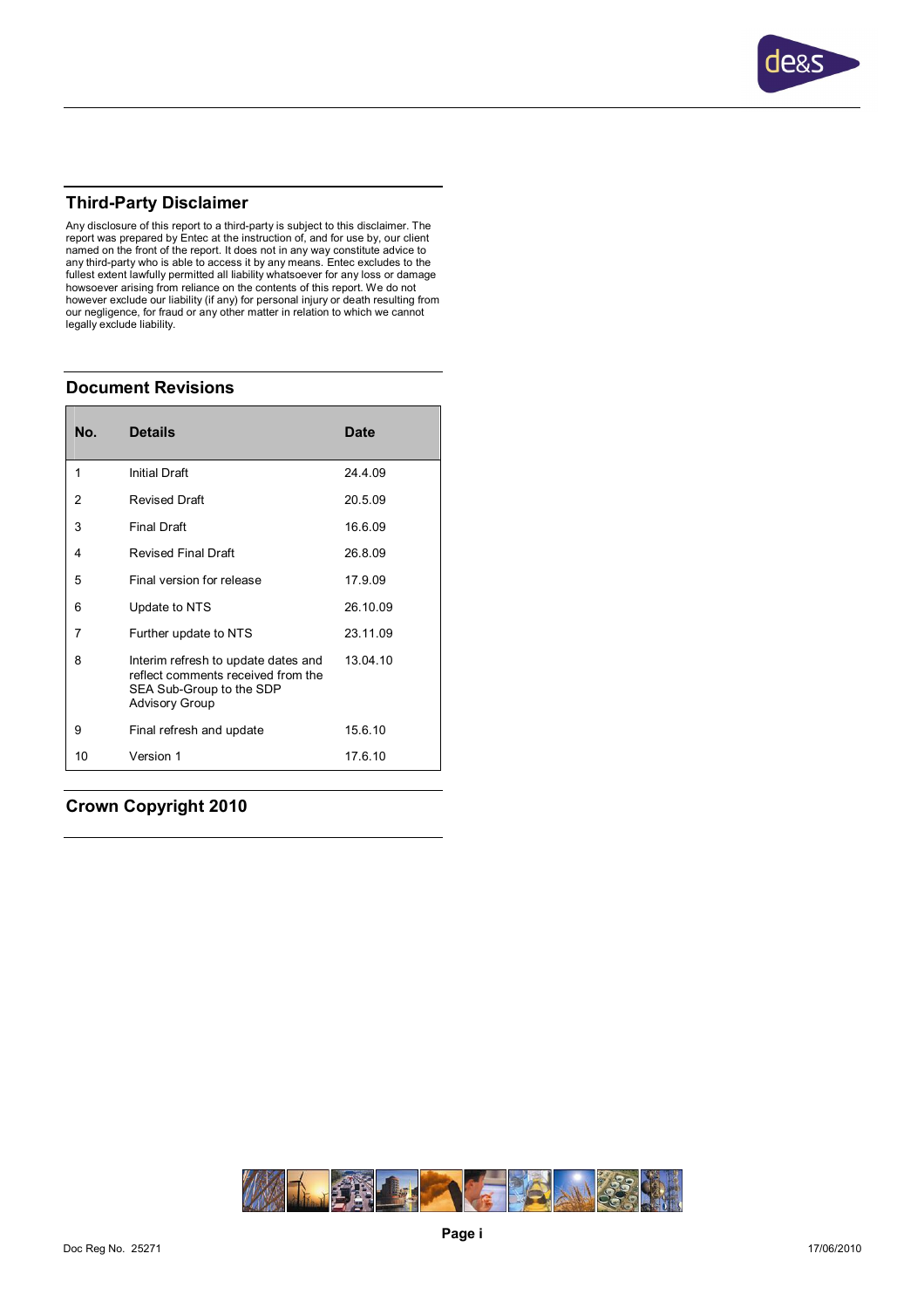

#### **Report for**

In-Service Submarines Defence Equipment and Support Ministry of Defence

#### **Issued by**

Phill Minas

#### **Approved by**

Pete Davis

#### **Entec UK Limited**

155 Aztec West Almondsbury Bristol BS32 4UB England Tel: +44 (0) 1454 822000 Fax: +44 (0) 1454 822010

Doc Reg No. 25271

## **Defence Equipment and Support**

**Submarine Dismantling Project** 

**Strategic Environmental Assessment Scoping Report: Non-Technical Summary** 

June 2010

Prepared by Entec UK Limited and Defence Estates for Defence Equipment and Support, Ministry of Defence.





Certificate No. FS 13881

Certificate No. EMS 69090

In accordance with an environmentally responsible approach, this document is printed on recycled paper produced from 100% post-consumer waste, or on ECF (elemental chlorine free) paper

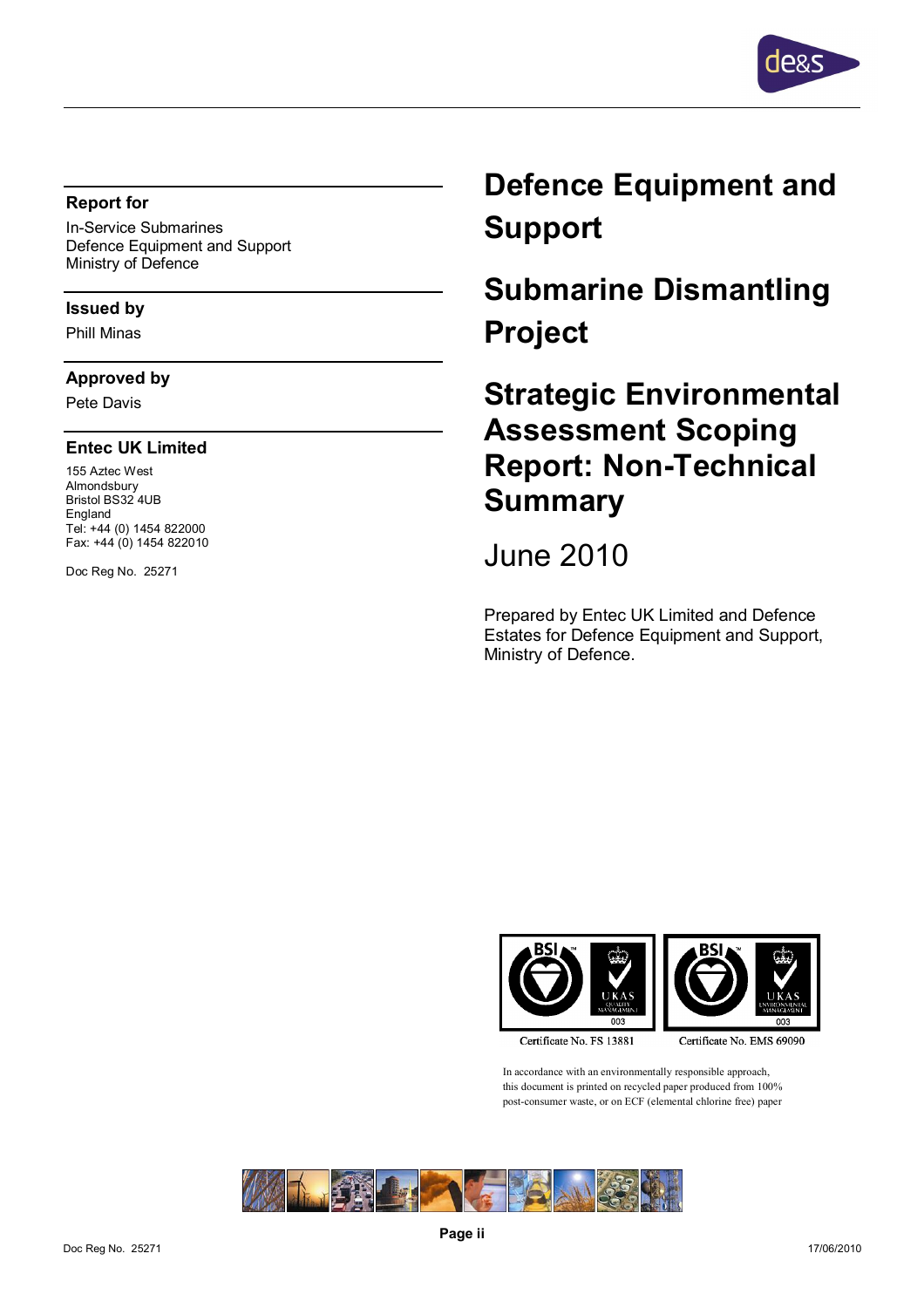#### **Introduction**

This is the Non-Technical Summary ('NTS') of the Scoping Report produced as part of the Strategic Environmental Assessment (SEA) of the Submarine Dismantling Project (SDP<sup>1</sup>). The Scoping Report is the first stage of the SEA process, and sets out the way in which the Ministry of Defence (MOD) proposes to undertake the SEA assessment.

#### **1. What is Strategic Environmental Assessment?**

SEA is a way by which the significant environmental effects of the SDP proposals can be identified and assessed before any major decisions are made on the outcome. This will allow potentially damaging effects to be avoided, minimised or mitigated, whilst positive ones can be enhanced.

SEA is required by legislation for certain strategic plans and programmes prepared by public bodies. The SEA Directive was implemented across Europe in 2004<sup>2</sup>; to date the Regulations have mainly been used in the development of Regional Spatial Strategies, Local Development Frameworks and other land-use plans by Local and Regional Authorities. However, SEAs for the plans and programmes of central government departments and agencies are now being published (see

<http://www.direct.gov.uk/en/AdvancedSearch/Searchresults/index.htm?fullText=Strategic+Environmental> +assessment+consultations for examples).

The purposes of SEA are:

- · to identify and quantify the potentially significant environmental effects of a plan or programme (in Scotland, this also includes strategies):
- to give the public the ability to see and comment upon the effects that the plan or programme may have on them and their communities, and encourage them to comment and suggest improvements;
- · to ensure that environmental issues are properly considered throughout the planning stage, with appropriate measures being taken wherever possible to avoid, reduce or manage damaging environmental impacts and to enhance beneficial impacts.

All of the above must be completed before the plan or programme is adopted and planning permissions for the resulting developments are sought.

The main stages of the SEA process are:-

- **Stage A** The scope of the SEA assessment (essentially, what issues will be covered) is determined by a Scoping Report, and the proposed approach is then agreed with Statutory Consultees. This Non-Technical Summary describes what is in that report, in non-technical language.
- **Stage B** The likely environmental effects of the SDP options are assessed. This includes short-

 $^2$  European Union Directive 2001/42/EC (known as the SEA Directive) was transposed into UK legislation on the 20<sup>th</sup> July 2004 as Statutory Instrument No. 1633 – *The Environmental Assessment of Plans and Programmes Regulations 2004*. This applies to plans and programmes which have the potential to affect England and/or the UK as a whole. Devolved administrations have their own legislation in force.



<sup>&</sup>lt;sup>1</sup> The SDP was previously known as the Interim Storage of Laid-Up Submarines (ISOLUS) project.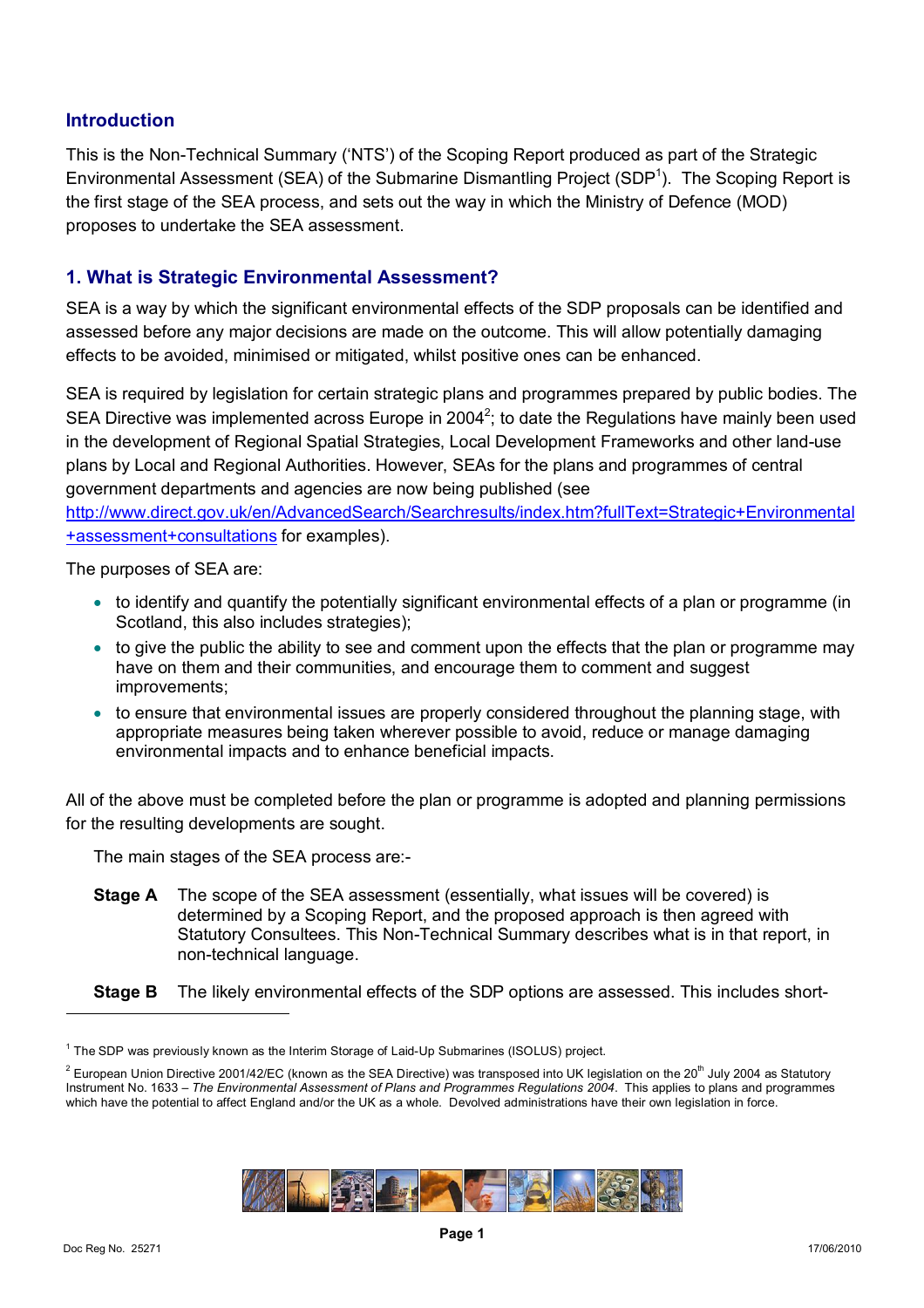and long-term, direct and indirect effects, as well as cumulative effects (where multiple small effects add together to have a large combined impact) and synergistic effects (where effects add together to create an impact greater than the sum of their parts).

- **Stage C** An Environmental Report is written detailing the results of the assessments.
- **Stage D** Public Consultation takes place on the SDP proposals and on the environmental report, after which the responses are considered and integrated into the final decisions on how to proceed with the proposals.
- **Stage E** The environmental effects of the selected options for dismantling and ILW storage are monitored through subsequent statutory assessments at project level. A post-adoption report will be published to show how MOD has taken the public's feedback into account.

This is explained further in **Figure 2.**

Although the strict applicability of the SEA Regulations to the SDP remains unclear, the MOD will undertake an environmental assessment on the SDP proposals incorporating the requirements of the SEA Directive, as this is considered to be good practice. Undertaking an SEA will help ensure that the potential environmental implications of the options are assessed early on, so they can help inform, shape and improve the project as it develops. The approach will follow both MOD<sup>3</sup> and wider government<sup>4</sup> guidance.

The Scoping Report provides an opportunity for the UK's Statutory Consultation Bodies (listed in **Box 1**) to comment on the scope and the level of detail which should be included in the environmental assessment. The Scoping Report will also be sent to relevant Government departments and agencies for comment.

#### **Box 1: UK Statutory Consultation Bodies**

- · The Environment Agency (England and Wales); Scottish Environment Protection Agency (SEPA); Northern Ireland Environment Agency.
- · English Heritage; Historic Scotland; Cadw (Welsh Historic Monuments)
- Natural England; Scottish Natural Heritage; Countryside Council for Wales
- The Scottish Parliament and Welsh Assembly Government.

The SEA assessment will evaluate the environmental effects of the SDP's strategic options. The main output of the SEA assessment process will be an Environmental Report, which will be issued for public consultation alongside the draft SDP proposals.



 $^3$  The Environmental and Sustainability Appraisal Tool Handbook (Chapter Two: SEA) MOD, 2006.

<http://www.mod.uk/DefenceInternet/AboutDefence/CorporatePublications/DefenceEstateandEnvironmentPublications/DefenceEstates/Sustaina> biltyAndEnvironmentalAppraisalToolHandbook.htm

<sup>&</sup>lt;sup>4</sup> A Practical Guide to the Strategic Environmental Assessment Directive. ODPM (now the Department for Communities and Local Government), 2006. <http://www.communities.gov.uk/publications/planningandbuilding/practicalguidesea>).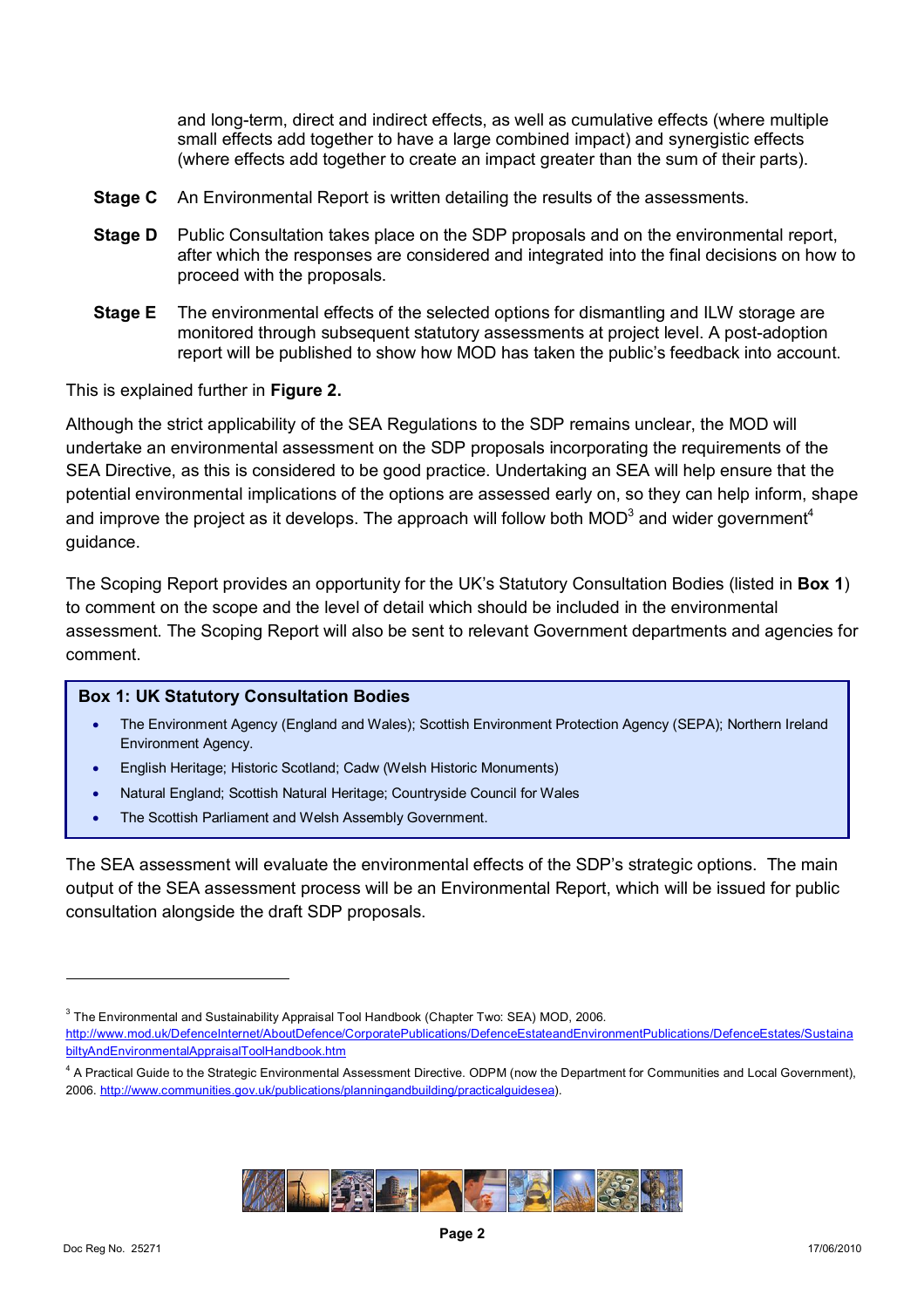#### **2. Background to the UK's Redundant Submarines**

When a nuclear-powered submarine leaves service with the Royal Navy, the nuclear fuel is removed and sent for long-term storage at the Nuclear Decommissioning Authority (NDA) site at Sellafield, Cumbria. Serviceable equipment is removed for re-use. Currently, Babcock Marine at Devonport has the only nuclear Licensed site in the UK with the capability to defuel nuclear submarines. This work cannot be undertaken on an unlicensed site.



The hull is then laid up for long-term afloat storage in Devonport. Previously, submarines were also defueled

**Laid-up submarines at Devonport**

at Rosyth in Scotland, and seven submarines remain there in long-term afloat storage. The majority of the radioactivity remaining in the defueled submarines is contained within the Reactor Pressure Vessel (RPV), in the form of radioactive steel. The RPV is contained within the Reactor Compartment (RC) and since it is held behind the same internal safety barriers as when the submarine was operational, it is safe to be stored afloat.

To date, 16 nuclear-powered submarines have left naval service and are stored safely afloat. Seven are at Rosyth; the remaining nine submarines are stored at Devonport, five of which await defueling. Whilst afloat storage has proved to be a very safe arrangement for over 30 years, it does not fulfil MOD or wider Government long-term nuclear decommissioning policies, which require that nuclear decommissioning and disposal operations should be carried out *as soon as reasonably practicable*. Additionally, afloat storage capacity at Devonport is expected to run out around 2020, and the cost of maintaining the redundant submarines is increasing significantly as they age and the number of submarines in afloat storage increases. As such, the current situation is not sustainable.

#### **3. What is the Submarine Dismantling Project about?**

Project ISOLUS (Interim Storage of Laid-Up Submarines) was set up in 2000 to develop and implement a safe, environmentally responsible, secure and cost-effective way of dismantling and disposing of the UK's 27 redundant and defueled nuclear submarines, of past and current classes<sup>5</sup>, as a more sustainable alternative to continued afloat storage. In 2009, the project was renamed the Submarine Dismantling Project (SDP) to better reflect the nature of its objectives.

The SDP extends over an estimated 60-year period and involves dismantling the defueled submarines, reusing or recycling as much of the resulting non-radioactive material as practicable, and storing the residual Intermediate-Level Radioactive Waste (ILW) until the proposed Geological Disposal Facility (GDF) becomes available at some point beyond 2040 (see <http://www.nda.gov.uk/aboutus/geological>disposal and <http://mrws.decc.gov.uk/> for more details).



<sup>5</sup> (6x 'Superb' Class; 7x 'Trafalgar' Class; 2x 'Valiant' Class; 3x 'Churchill' Class; HMS Dreadnought; 4x 'Resolution' Class; 4x 'Vanguard' Class). The scope of the SDP *does not* include disposal of ASTUTE class or successor to the Vanguard Class submarines, although facilities will retain the flexibility to accommodate future classes of submarines where possible.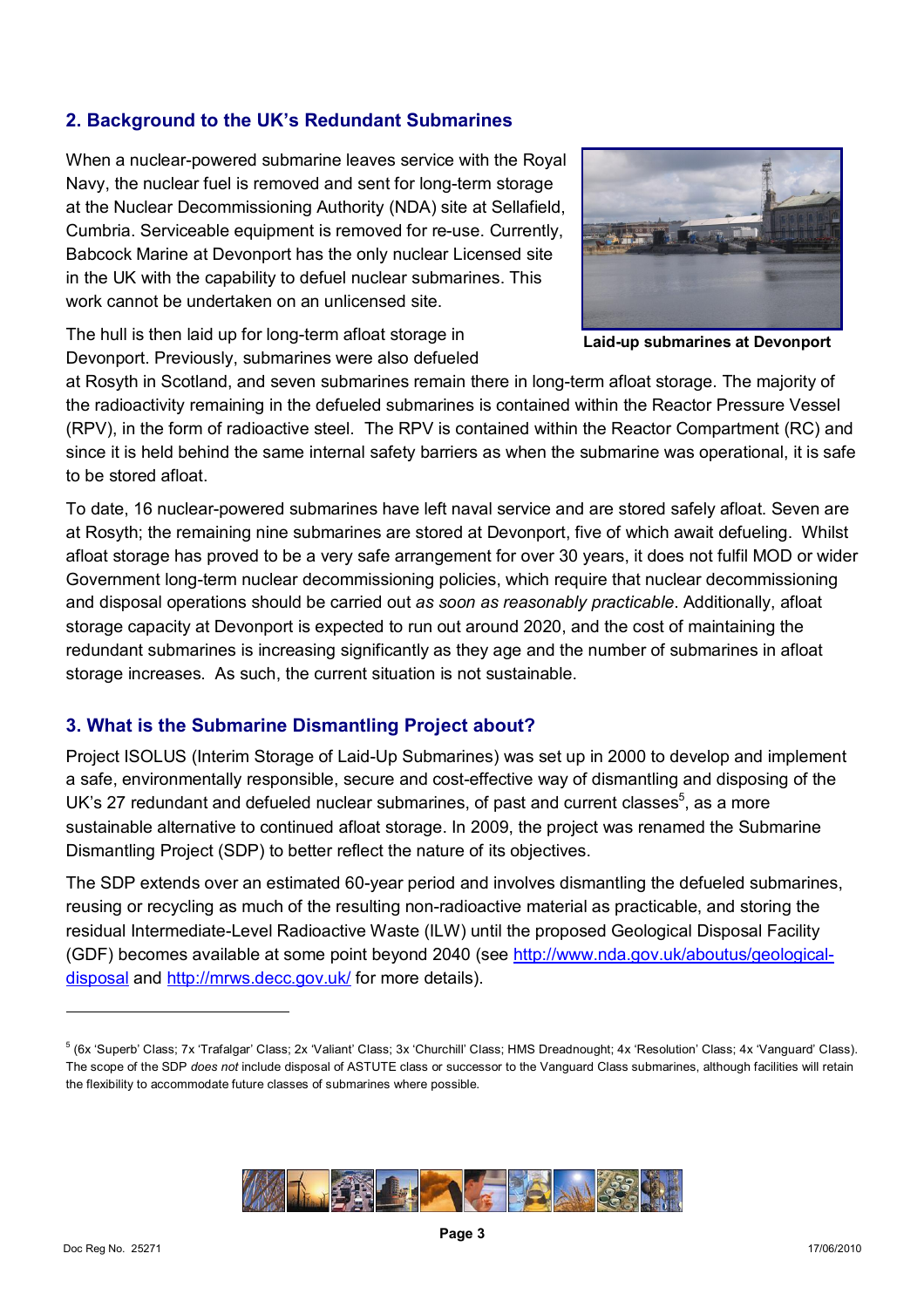Low-Level Radioactive Waste (LLW) already has an established disposal route to the UK National LLW Repository in Cumbria, and there will be no high-level waste to manage, since the fuel will already have been removed. Both dismantling and ILW storage are likely to require specialist facilities to be developed (and eventually decommissioned). However, it will be possible to dismantle the nonradiological front and rear parts of the submarine at a commercial ship-breaking facility elsewhere in the UK. **Figure 1** explains the stages of the SDP.

|             | Design and Develop the initial Submarine Dismantling Facility                                                        |
|-------------|----------------------------------------------------------------------------------------------------------------------|
| Ш           | Design and Develop the Interim ILW Storage Facility                                                                  |
| Ш           | Dock and dismantle submarines                                                                                        |
| IV          | Transport and reuse/ recycle/ dispose of all other materials                                                         |
| $\mathbf v$ | Transport RC/ RPV / packaged ILW to Interim Store                                                                    |
| <b>VI</b>   | Dismantle RC/ RPV (if required); transfer packaged ILW to Geological Disposal<br>Facility, once it becomes available |
| VII         | Decommission and dismantle/ dispose of SDP Facilities                                                                |

#### **Figure 1 Key Stages and Activities of the SDP Programme**

The key underpinning principles of the SDP are that:

- afloat storage is not a reasonable long term option, due to both MOD and wider Government decommissioning policies, together with storage capacity constraints;
- · the UK's redundant submarines cannot be dismantled or disposed of abroad, for defence and security reasons;
- all submarines will already have been defueled before they undergo dismantling:
- · the GDF is not expected to be available until at least 2040, necessitating the development of interim ILW storage;
- a dockyard with sufficient depth of water will be required to dock and dismantle the submarines;
- all dismantling activity on the reactor compartment must take place at a site that holds an appropriate nuclear licence and/ or authorisation (whether this is at a new or an existing facility);
- most of the radiological work involved in dismantling (e.g. work involving radioactive materials) is already established practice in submarine refits and civil reactor decommissioning, so there will be very few new technical procedures involved;
- the non-radiological front and rear parts of the submarine (which form the bulk of each vessel), do not have to be dismantled at a nuclear Licensed or Authorised site, so could potentially be handled at a commercial ship breaking facility;

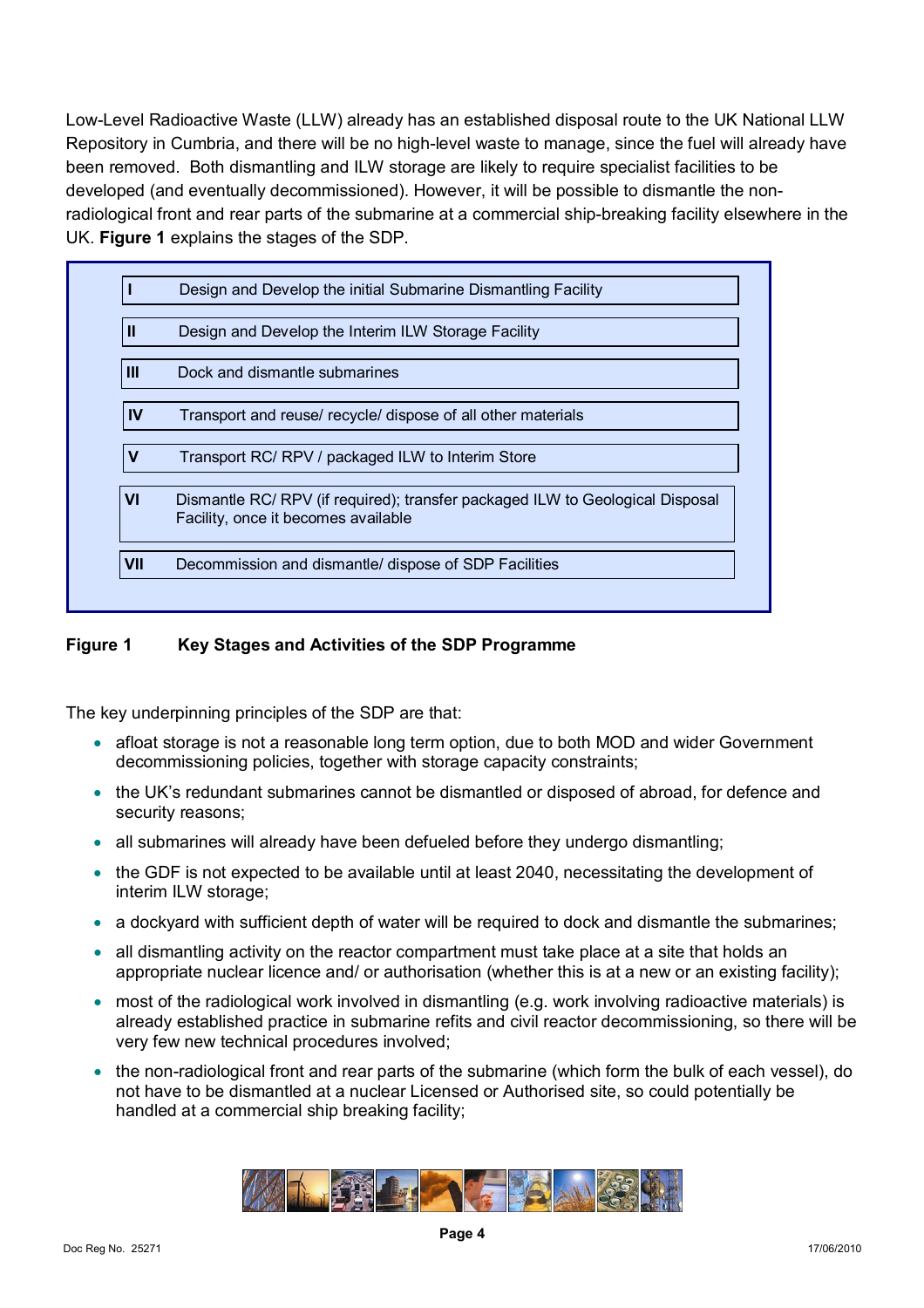- · where feasible, non-radiological materials from dismantling will be re-used or recycled (rather than be disposed of);
- if the Reactor Compartment is to be stored intact, the interim ILW store will be restricted to a coastal / near-coastal site, due to transport restrictions. Storage of RPV or fully-packaged waste could, however, be more flexibly located;
- the principles of legal compliance, adopting industry good practice, openness and transparency will be fully applied to the project; further public consultation will be undertaken before any major decisions are made.

### **4. Public Consultation on the SDP**

Two public consultations on the project have been held to date (in 2002 and 2003). An independent advisory group also provides ongoing advice and guidance. See [www.submarinedismantling.co.uk](http://www.submarinedismantling.co.uk) for more information.

A key recommendation of these consultation processes was that MOD's management of its radioactive waste should fit with the recommendations made by the independent Committee on Radioactive Waste Management (CoRWM), set up by the Government in November 2003 to recommend a strategy for the long-term management of the UK's legacy higher-activity solid radioactive waste. CoRWM recommended that a programme of robust, safe and secure interim storage of ILW would be required until a national disposal facility is established, which fits well with the strategic aims of the SDP.

The third public consultation, of which the SEA Environmental Report will be a part, will be conducted on the proposed implementation options for the SDP.

#### **5. What Options are being Considered?**

The SDP is a national project which consists of seven stages (**Figure 1**). Stages I and II (development of the dismantling and interim ILW storage facilities) involve finding suitable locations for both activities. Stage III involves determining the best initial dismantling option (e.g. the extent to which the Reactor Compartment is taken apart 'up front'). Stages IV-VII are 'process' stages, whereby proven industry practices will be used to achieve the desired outcome. The third public consultation will specifically be seeking people's views on various options for achieving Stages I-III:

**A. Where should submarine dismantling activities be undertaken (Stage I)?** *and*

#### **B. Where should interim ILW storage facilities be developed (Stage II)?**

The initial dismantling and interim storage facilities could be developed on 'green-field,' undeveloped sites; on 'brown-field,' previously developed sites (both of which would need to be Licensed for nuclear work), or on existing sites which are already Licensed or Authorised to undertake nuclear work. Since 'green-field' and 'brown-field' site types could potentially be anywhere in the UK, it is considered reasonable to include these generic options in the public consultation.

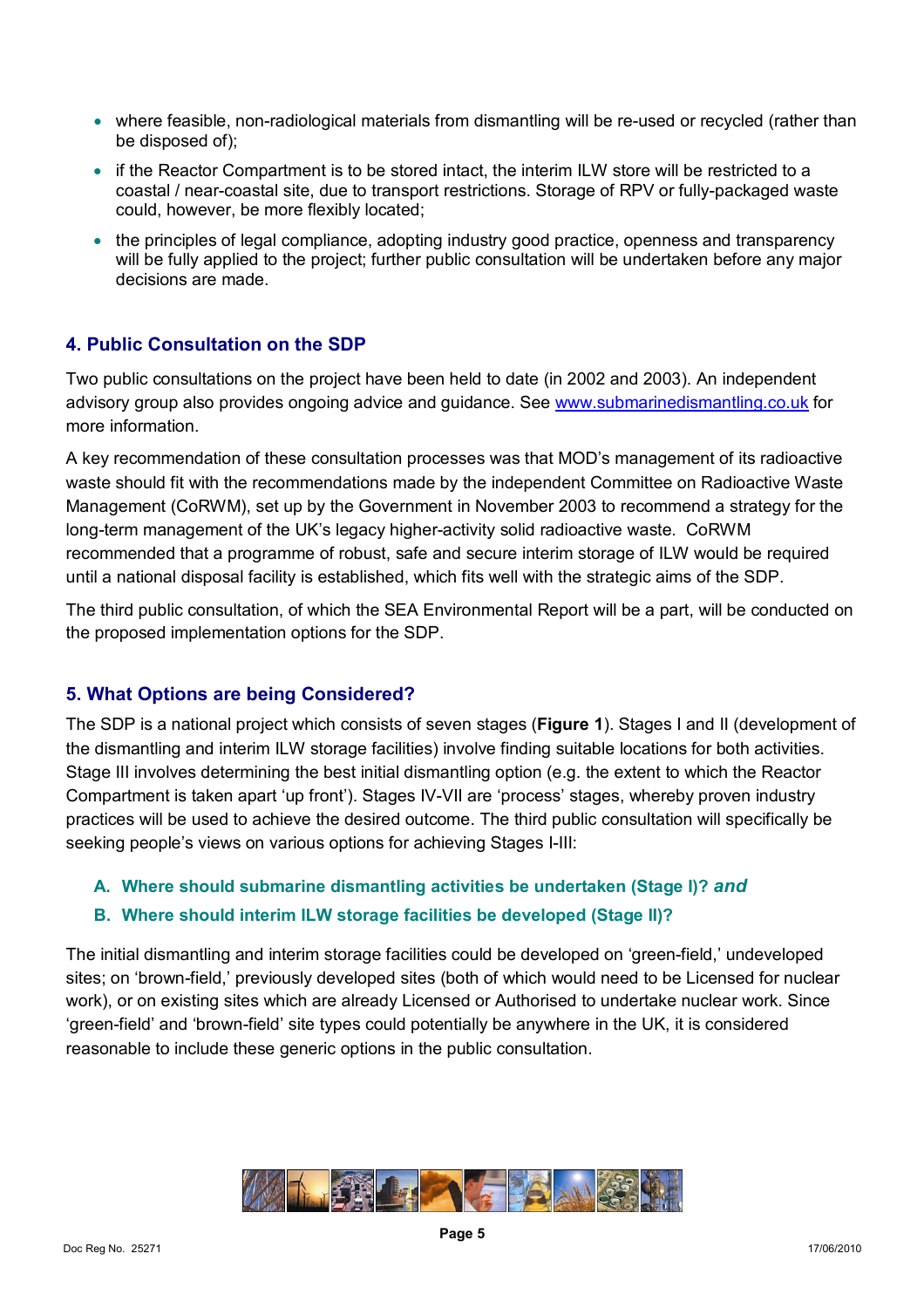There are only a relatively small number (around 40) of 'existing' nuclear Licensed or Authorised sites in the UK, so it is reasonable to select those that fulfil the project's requirements, and undertake the SEA environmental assessment upon them. These project requirements are based on practicalities such as space, ownership and operations, and on the underpinning principles listed in Section 3. The process of identifying credible sites is ongoing, and will be undertaken in collaboration with other government departments and Statutory Bodies, to ensure that it is robust. The results will be made public via the SDP web-site, and explained fully in the public consultation.

The non-radiological front and rear sections of the submarine (which form the bulk of each vessel) do not need to be dismantled at a nuclear Licensed or Authorised site (although a suitably-licensed shipbreaking facility will be required). This gives the MOD the option of i) undertaking all the dismantling work at the selected nuclear Licensed/ Authorised site; or ii) undertaking the nuclear work at this facility, and sending the remaining boat sections to a commercial ship-breaking facility elsewhere in the UK, which may present opportunities to maximise value for money. Defence and security reasons will prevent the submarines being dismantled abroad.

#### **C. How should the submarines be dismantled (Stage III)?**

The principal options at the present time are: Firstly, cutting out and storing the entire Reactor Compartment (the central 'slice' of the submarine), which is current practice in the USA, Russia and France; secondly, dismantling the RC but keeping the Reactor Pressure Vessel intact, or thirdly, fully dismantling the RC *in situ* and packaging the ILW into transportable containers, compatible with storage in the GDF. In all of these options, the reactor will have to be fully dismantled and packaged before the waste can be placed in the GDF, so the most significant difference between these options is when dismantling the RC and packaging the ILW will be carried out. Storing the RC or the RPV would mean deferring the full processing and packaging of ILW until the GDF becomes available.

#### **6. What is the Proposed Scope of the SEA?**

The MOD is proposing to do the following:-

- · Firstly, to assess the generic environmental impacts that could arise at each stage of the SDP (Stages I to VII in **Figure 1**). This will include assessing the environmental impacts associated with the three different dismantling options, and with developing dismantling and / or storage facilities on 'green-field,' 'brown-field' or 'existing' UK nuclear-Licensed or Authorised sites.
- Secondly, to assess what the environmental impacts might be if SDP work takes place at any of the credible 'existing' Licensed or Authorised sites identified through the ongoing process mentioned above. Assessing individual candidate sites will clearly contain more detail than the generic assessments, since site-specific information will be available. However, SEA is not meant to be a detailed assessment of individual options, so the findings will remain relatively high-level. In addition, the inclusion of individual 'existing' sites does not mean that these are the only ones under consideration within the SEA; each feasible option (including the generic 'green-field' and

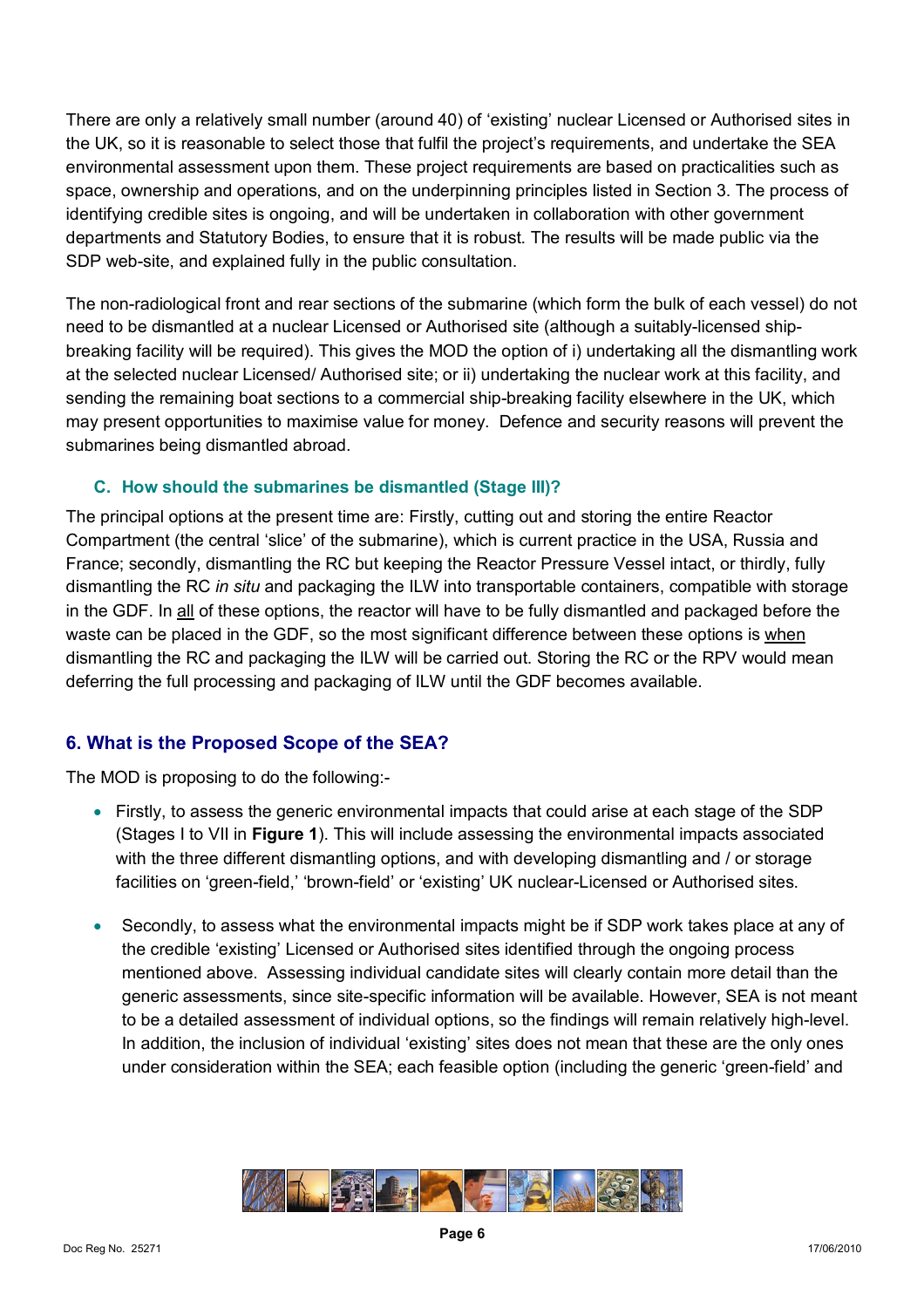'brown-field' options) will be considered on an equal basis. This is explained further in **Figure 2**  and **Table 1**.





· Whichever site(s) are finally chosen, further site-specific environmental assessments will be needed before any development can take place. MOD expects that these will include (but not be

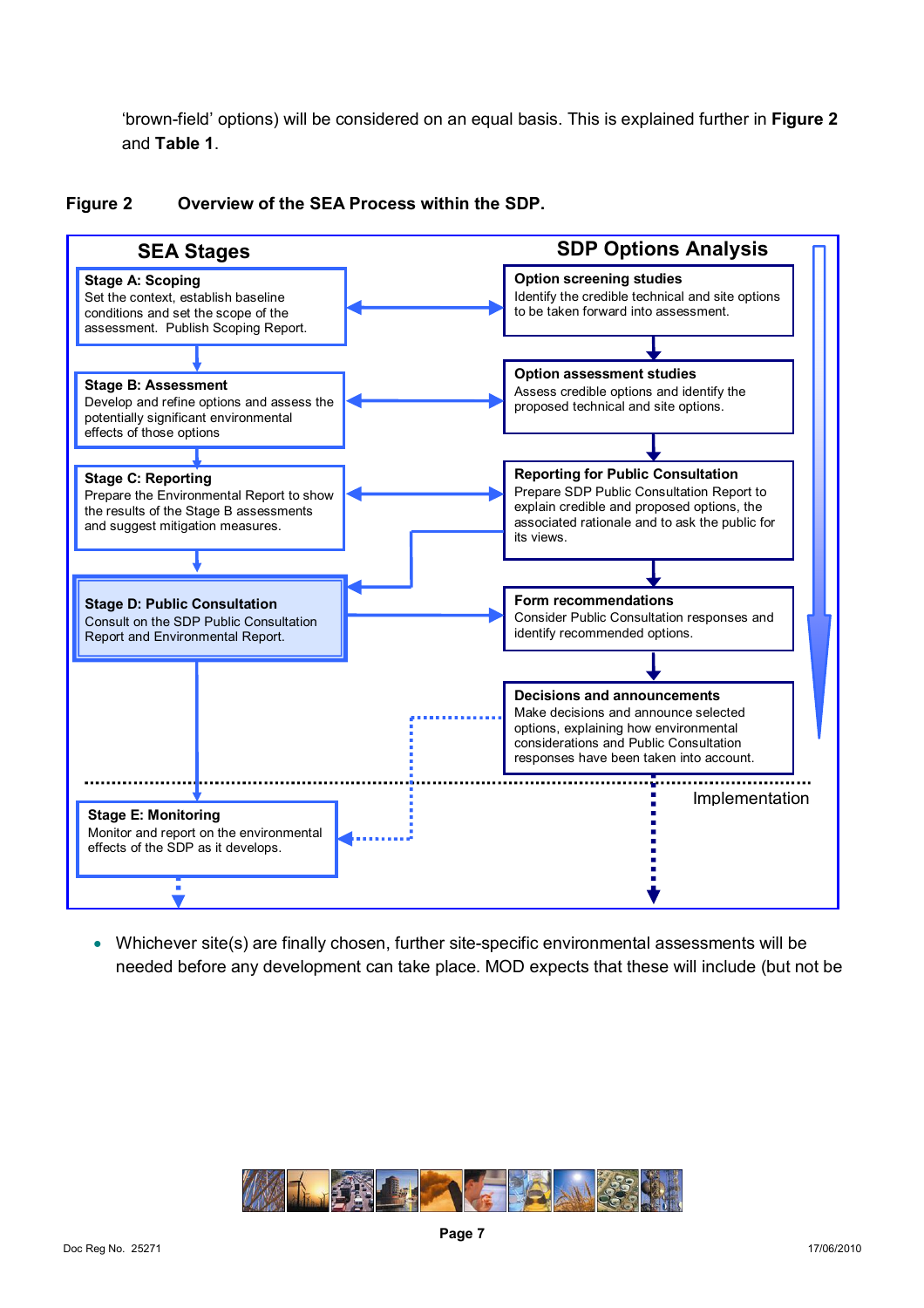limited to) Town & Country Planning Environmental Impact Assessment, Environmental Impact Assessment for Nuclear Decommissioning and Environmental Permitting $6$ .

#### **7. What is in the Scoping Report?**

The Scoping Report forms the first formal stage (Stage A) of the SEA process and sets out the following information:

- An introduction to the SDP;
- the generic options for dismantling the submarines and managing the resulting waste streams until the Geological Disposal Facility becomes available;
- · a description of the current and future state of the UK environment (the 'baseline conditions'), making particular reference to any existing environmental problems that the project could have an impact upon;
- · a list of relevant plans, programmes and strategies at International and National level, to indicate how the SDP could be affected by outside factors (such as waste or climate change strategies);
- to identify relevant environmental protection objectives which will need to be taken into account during the SDP's preparation;
- the proposed SEA objectives and assessment questions, by which the environmental performance of the SDP and alternatives can be assessed (these are included in this NTS);
- a top-line assessment of the potentially significant effects of the SDP; and
- the proposed content of the Environmental Report.

The MOD will be asking UK Statutory Consultees (listed in **Box 1**) whether they agree with the information in the report or have anything to add.



<sup>&</sup>lt;sup>6</sup> The Town & Country Planning (Environmental Impact Assessment) (Amendment) (England) Regulations 2008, plus devolved equivalents; the Nuclear Reactors (Environmental Impact Assessment for Decommissioning) Regulations 1999; and the Environmental Permitting Regulations 2010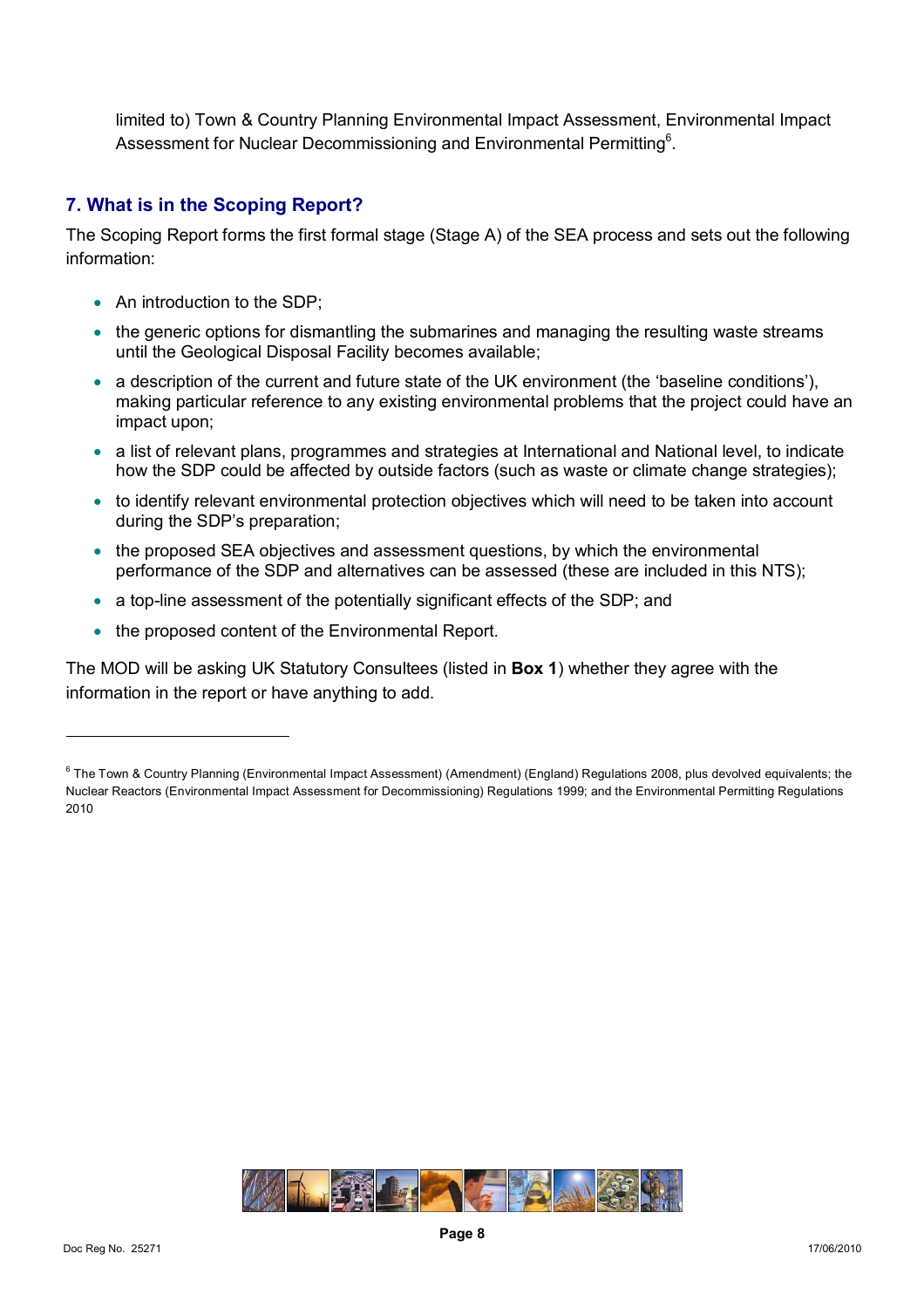| Table 1 | Types of Assessment Proposed for Each Stage of the SDP |  |
|---------|--------------------------------------------------------|--|
|         |                                                        |  |

| <b>Key Stages of the Submarine</b><br><b>Dismantling Project</b>                                                                                                                                                                                                     | <b>Proposed Generi- Level SEA</b><br><b>Assessment for the SDP's</b><br>strategic options | <b>Proposed Site-Level SEA</b><br><b>Assessment for the SDP's</b><br>strategic options                                                                  |
|----------------------------------------------------------------------------------------------------------------------------------------------------------------------------------------------------------------------------------------------------------------------|-------------------------------------------------------------------------------------------|---------------------------------------------------------------------------------------------------------------------------------------------------------|
| Stage I: Develop the initial dismantling facility<br>on an undeveloped 'green-field' site, a<br>developed 'brown-field' site or an 'existing'<br>Licensed or Authorised nuclear site                                                                                 | Assessment of each generic<br>site category                                               | Following assessment of each<br>generic site category,<br>assessment(s) of each credible<br>'existing' Licensed/ Authorised<br>initial dismantling site |
| <b>Stage II:</b> Develop of the interim storage<br>facility for the reactor compartment, reactor<br>pressure vessel or packaged ILW on an<br>undeveloped 'green-field' site, a developed<br>'brown-field' site or an existing Licensed or<br>Authorised nuclear site | Assessment of each generic<br>site category                                               | Following assessment of each<br>generic site category,<br>assessment(s) of each credible<br>'existing' Licensed/ Authorised<br>interim storage site     |
| <b>Stage III: Dock and dismantle submarines</b>                                                                                                                                                                                                                      | Generic assessment of each<br>technical option                                            | N/A                                                                                                                                                     |
| Stage IV: Reuse/ recycle/ dispose all<br>materials except ILW                                                                                                                                                                                                        | Generic assessment of the<br>processes                                                    | N/A                                                                                                                                                     |
| <b>Stage V:</b> Transport ILW to the interim storage<br>facility                                                                                                                                                                                                     | Generic assessment of the<br>process                                                      | Consideration of site-specific<br>issues where relevant                                                                                                 |
| <b>Stage VI: Dismantle RC/ RPV (if required);</b><br>transfer packaged ILW to Geological Disposal<br>Facility (ca. 2040) on)                                                                                                                                         | Generic assessment of the<br>process                                                      | N/A                                                                                                                                                     |
| <b>Stage VII: Decommission and dismantle/</b><br>dispose of SDP facilities once all submarines<br>have been disposed of                                                                                                                                              | Generic assessment of the<br>process                                                      | N/A                                                                                                                                                     |

### **8. What Environmental Issues are Relevant for the SDP?**

The SEA Directive requires that the existing environmental issues which are relevant to the plan or programme are identified at scoping stage. These have been identified by reviewing the plans and programmes and assessing the baseline information, and are summarised in **Table 2** below. They are not exhaustive and are not presented in any order of priority.

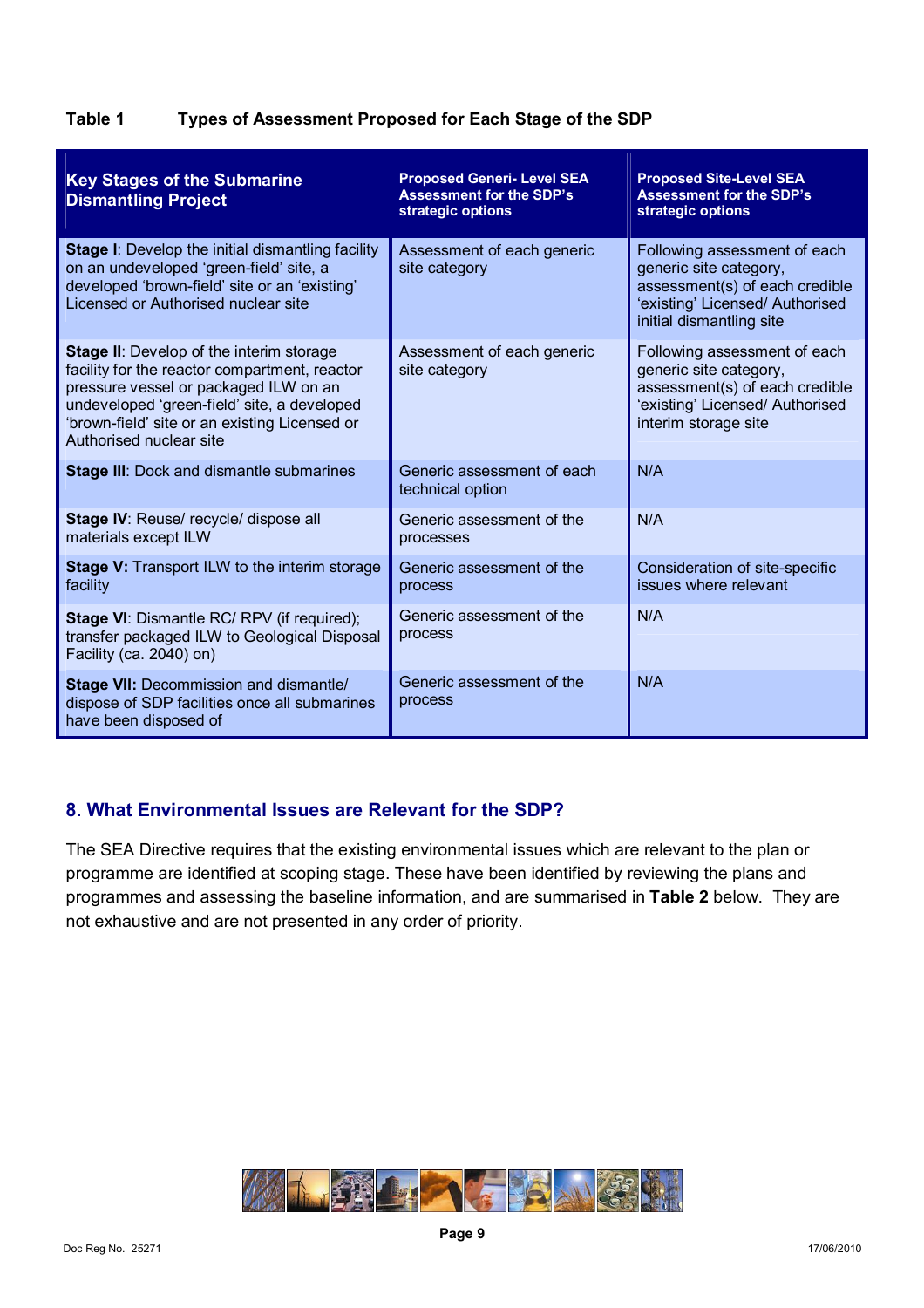#### **Table 2 Key Environmental Issues for the SDP**

**Biodiversity and Nature Conservation:** Consideration will be given to the potential effects of the SDP proposals on the natural environment, including fisheries and areas protected for their wildlife and conservation importance.

**Population:** Consideration will be given to the potential effects of SDP proposals on local communities, including socio-economic impacts and the extent to which proposals present opportunities for community benefit, e.g. through skills development. (Note that assessment of economic effects is not an environmental issue and is not required by *SEA, but has been included to reflect the importance of these issues to the wider public).* 

**Human Health and Wellbeing:** The potential effects of SDP proposals on peoples health and on health service provision will be assessed*.* This will include issues related to radiological work.

**Human Health (Noise):** The potential noise-related impacts of the SDP options will be assessed, particularly on sensitive receptors such as people and wildlife.

**Soil and Geology:** Consideration will be given to potential effects of the SDP proposals on soil extent, variety and quality (including land contamination and the potential for disturbing historic contamination) and on protected/ important geological features. The effects of land instability and coastal erosion will also be assessed.

**Water:** Consideration will be given to the potential effects of SDP proposals on surface waters, groundwater systems and the marine environment, including flood risk and the effects of Licensed and unplanned discharges to water.

**Air:** Consideration will be given to the potential effects of the SDP on air quality, including the effects of Licensed and unplanned discharges to the atmosphere.

**Climate Change and Energy Use:** Consideration will be given to the likely impacts of climate change, such as sea level rise and increased flood risk on the SDP. The SEA will also assess the potential effects of the SDP itself on energy use and greenhouse gas emissions.

**Material Assets (Transport):** The SDP will necessarily involve dismantled components and materials being transported off-site. Consideration will be given to the potential effects of transporting oversized, hazardous and/ or radioactive materials on existing transport systems and infrastructure, particularly through urban and other sensitive areas.

**Material Assets (Waste Management):** The SDP is essentially a waste management programme. Consideration will be given to potential waste volumes and the effects this may have on current waste management infrastructure and the market for recycled materials. The extent to which the SDP proposals represent good practice (e.g. reduce, reuse, recycle, dispose) and overcome existing challenges will also be assessed.

**Material Assets (Materials and Land Use):** The SDP will involve the development of new or upgraded facilities. Consideration will be given to the potential effects of the SDP proposals on land use, on the use of finite resources such as minerals, and on the quality and environmental performance of buildings and facilities.

**Cultural Heritage:** Consideration will be given to the potential effects of the SDP proposals on the historic environment, including cultural heritage resources, historic buildings and archaeological features.

**Landscape and Townscape:** Consideration will be given to the potential effects of the SDP proposals on the quality and attractiveness of landscapes and townscapes, as well as on public access to open spaces.

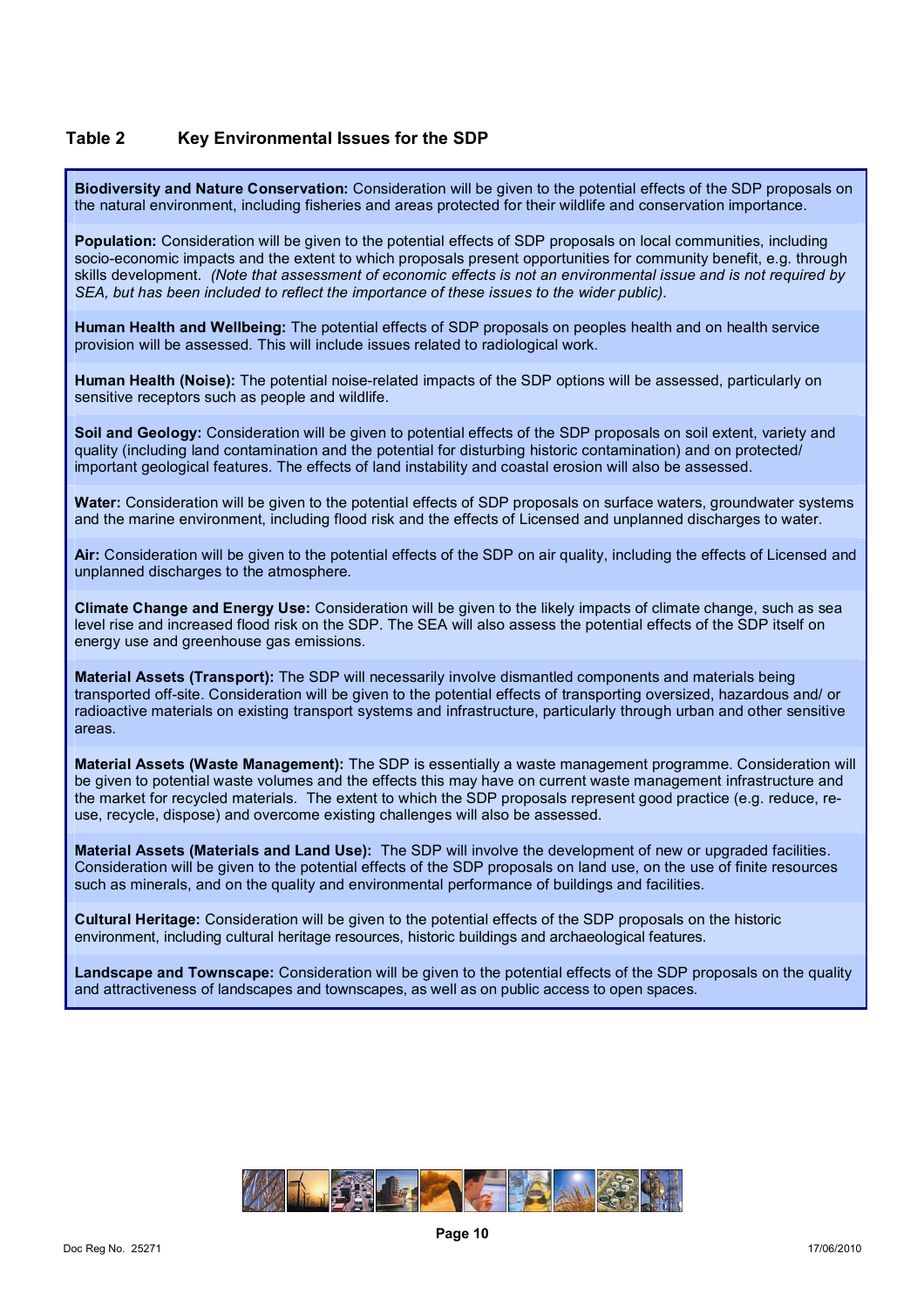#### **9. What are the Proposed SEA Objectives and Guide Questions?**

The review of international and national plans, programmes and environmental protection objectives, analysis of the baseline evidence and the assessment of the relevant environmental issues for the SDP (above) have been used to establish a number of SEA Objectives - essentially guiding principles for sustainable development - which the project should seek to accommodate. For each objective, guideline questions will be used to assess the environmental performance of the different project options. Suggested objectives and guide questions are shown in **Table 3** below. This is one of the areas on which we are seeking feed-back from consultees.

#### **Table 3 Proposed SEA Objectives and Assessment Questions**

| <b>Assessment Category &amp;</b><br><b>Overall Objective</b>                                                                                                                                    | <b>Proposed Assessment Questions</b><br><b>Will the SDP Proposals</b>                                                                                                                                                                                                                                                                                                                                                                                                                                                                     |
|-------------------------------------------------------------------------------------------------------------------------------------------------------------------------------------------------|-------------------------------------------------------------------------------------------------------------------------------------------------------------------------------------------------------------------------------------------------------------------------------------------------------------------------------------------------------------------------------------------------------------------------------------------------------------------------------------------------------------------------------------------|
| A. Biodiversity and Nature<br><b>Conservation</b><br>Protect and enhance habitats.<br>species and ecosystems.                                                                                   | Affect animals or plants, including protected species?<br>Affect important conservation sites?<br>Affect the structure and function of natural systems (ecosystems)?<br>Affect public access to areas of wildlife interest?<br>Have an impact on fishery resources?                                                                                                                                                                                                                                                                       |
| <b>B. Population</b><br>Promote a strong, diverse and<br>stable economy with<br>opportunities for all; minimise<br>disturbance to local<br>communities and maximise<br>positive social impacts. | Affect social infrastructure and amenities available to local communities?<br>Change local population demographics and/ or levels of deprivation?<br>Affect opportunities for investment, education and skills development?<br>Affect the number or types of jobs available in local economies?<br>Affect how diverse and robust local economies are?<br>Affect property values in the surrounding area?<br>Affect the sense of positive self-image and the attractiveness of surrounding<br>areas as places to live, work and invest in? |
| C. Health & Wellbeing<br>Protect and enhance health,<br>safety and wellbeing of<br>workers and communities;<br>minimise any health risks<br>associated with processing<br>submarines.           | Affect the health or safety of SDP workers, or other people working at the<br>proposed sites?<br>Affect the health, safety and well-being of local communities?<br>Affect local healthcare infrastructure and provision?                                                                                                                                                                                                                                                                                                                  |
| D. Health (Noise & Vibration)<br>Minimise disturbance and<br>stress to people, wildlife and<br>historic buildings caused by<br>noise and vibration.                                             | Result in significant changes in noise and vibration sources or levels?<br>Affect noise and vibration levels to sensitive receptors (e.g. people, wildlife and<br>historic buildings)?                                                                                                                                                                                                                                                                                                                                                    |

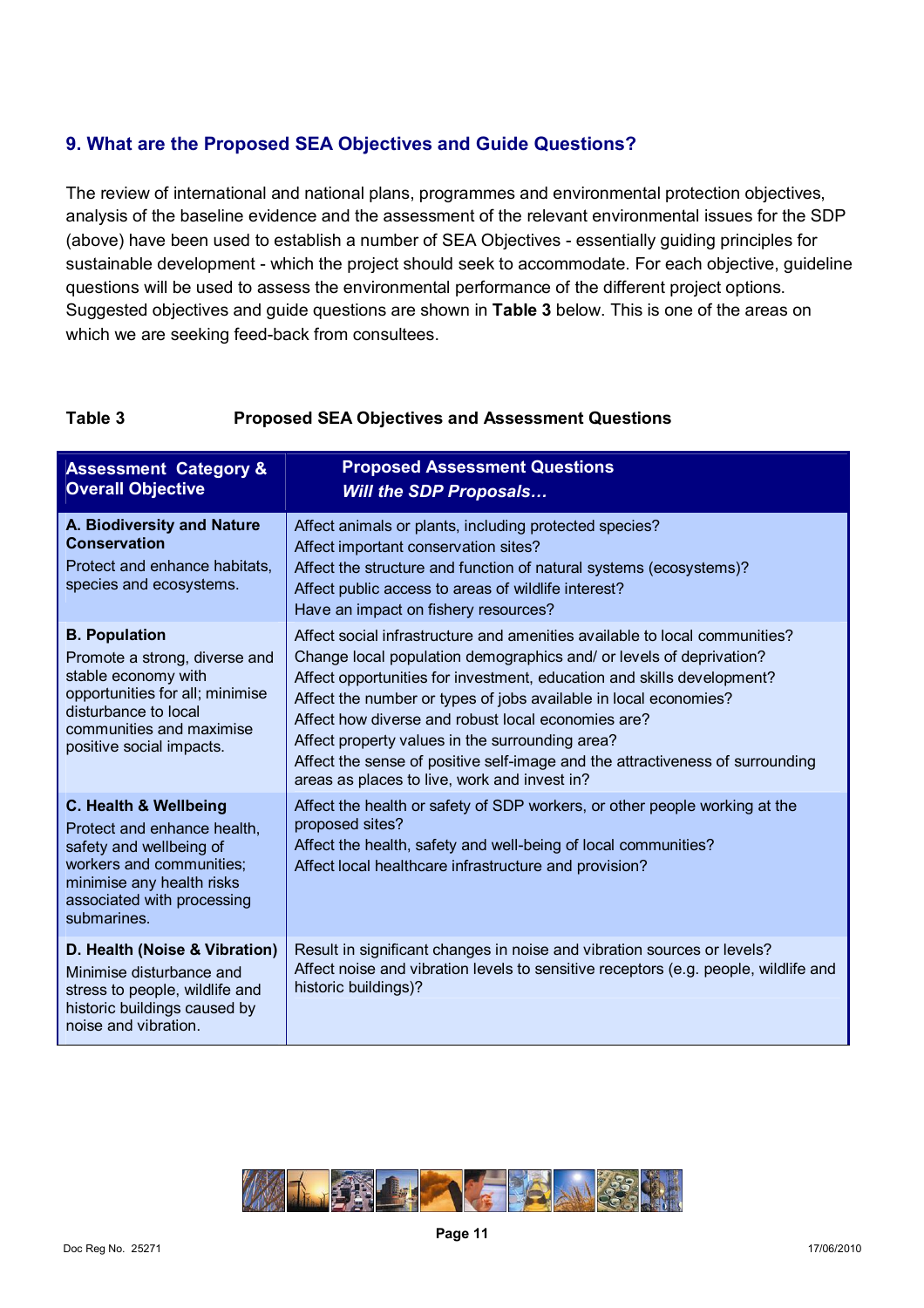| <b>Assessment Category &amp;</b>                                                                                                                                                         | <b>Proposed Assessment Questions</b>                                                                                                                                                                                                                                                                                                                                                                                    |
|------------------------------------------------------------------------------------------------------------------------------------------------------------------------------------------|-------------------------------------------------------------------------------------------------------------------------------------------------------------------------------------------------------------------------------------------------------------------------------------------------------------------------------------------------------------------------------------------------------------------------|
| <b>Overall Objective</b>                                                                                                                                                                 | <b>Will the SDP Proposals</b>                                                                                                                                                                                                                                                                                                                                                                                           |
| <b>E. Geology and Soils</b><br>Minimise threats to the extent<br>and quality of soils and<br>geological resources.                                                                       | Have an effect on soil quality, extent and/ or density?<br>Have an effect on contamination levels?<br>Affect geological conservation sites and important geological features?<br>Affect land stability?<br>Affect coastal processes and/ or erosion?                                                                                                                                                                    |
| F. Water<br>Maximise water efficiency,<br>protect and enhance water<br>quality and minimise flood risk.                                                                                  | Affect demand for water resources?<br>Affect the amount of waste water and surface run-off produced?<br>Cause any changes in radioactive or other hazardous discharges to water?<br>Affect the quality of groundwater, surface waters or sea water?<br>Affect the distribution and quality of freshwater or marine sediments?<br>Affect existing flood risks?<br>Be significantly affected by flooding from any source? |
| H. Climate Change and                                                                                                                                                                    | Create a change in the amount of carbon dioxide and other greenhouse gases                                                                                                                                                                                                                                                                                                                                              |
| <b>Energy Use</b>                                                                                                                                                                        | emitted?                                                                                                                                                                                                                                                                                                                                                                                                                |
| Reduce energy consumption,                                                                                                                                                               | Be significantly affected by climate change (for example rising sea levels and                                                                                                                                                                                                                                                                                                                                          |
| minimise detrimental effects                                                                                                                                                             | more extreme weather events)?                                                                                                                                                                                                                                                                                                                                                                                           |
| on the climate from                                                                                                                                                                      | Affect how climate change might impact on the wider environment?                                                                                                                                                                                                                                                                                                                                                        |
| greenhouse gases and                                                                                                                                                                     | Promote or impede the use of energy efficiency measures, low carbon and/ or                                                                                                                                                                                                                                                                                                                                             |
| maximise resilience to climate                                                                                                                                                           | renewable energy sources?                                                                                                                                                                                                                                                                                                                                                                                               |
| change.                                                                                                                                                                                  | Have wider implications for the mitigation of climate risks?                                                                                                                                                                                                                                                                                                                                                            |
| <b>I. Material Assets</b><br>(Transport)<br>Minimise the detrimental<br>impacts of travel and transport<br>on communities and the<br>environment, whilst<br>maximising positive effects. | Affect the number and frequency of heavy, oversized, radioactive and/ or<br>hazardous loads being transported off-site, particularly through population<br>centres and other sensitive receptors?<br>Increase or decrease traffic congestion around SDP sites?<br>Increase or decrease accident risks around SDP sites?                                                                                                 |
| J. Material Assets (Waste                                                                                                                                                                | Increase the amount of radioactive waste to be disposed of?                                                                                                                                                                                                                                                                                                                                                             |
| <b>Management)</b>                                                                                                                                                                       | Affect the amount of hazardous waste to be disposed of?                                                                                                                                                                                                                                                                                                                                                                 |
| Minimise waste arisings,                                                                                                                                                                 | Affect the amount of non-hazardous wastes produced?                                                                                                                                                                                                                                                                                                                                                                     |
| promote reuse, recovery and                                                                                                                                                              | Affect the capacity of existing waste management systems, both nationally and                                                                                                                                                                                                                                                                                                                                           |
| recycling and minimise the                                                                                                                                                               | locally?                                                                                                                                                                                                                                                                                                                                                                                                                |
| impact of wastes on the                                                                                                                                                                  | Maximise re-use and recycling of recovered components and materials?                                                                                                                                                                                                                                                                                                                                                    |
| environment and communities.                                                                                                                                                             | Help achieve government and national targets for minimising, recovering and                                                                                                                                                                                                                                                                                                                                             |
|                                                                                                                                                                                          | recycling waste?<br>Affect the environmental risks associated with managing radioactive and<br>hazardous wastes?                                                                                                                                                                                                                                                                                                        |

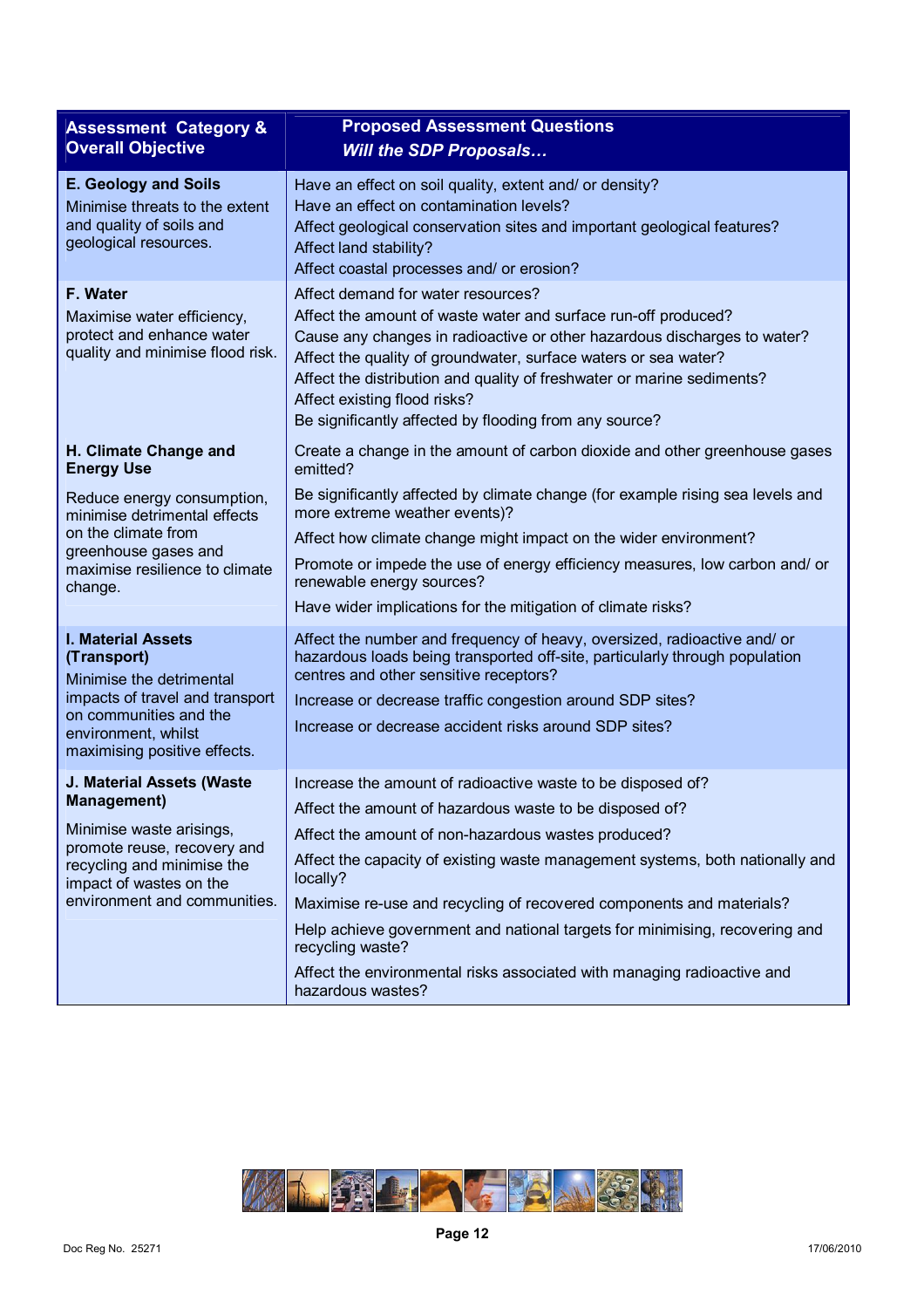| <b>Assessment Category &amp;</b><br><b>Overall Objective</b>                                                                                                                    | <b>Proposed Assessment Questions</b><br><b>Will the SDP Proposals</b>                                                                                                                                                                                                                                                                                    |
|---------------------------------------------------------------------------------------------------------------------------------------------------------------------------------|----------------------------------------------------------------------------------------------------------------------------------------------------------------------------------------------------------------------------------------------------------------------------------------------------------------------------------------------------------|
| K. Land Use and Materials<br>Contribute to the sustainable<br>use of land and natural and<br>material assets                                                                    | Change patterns of land use on or around SDP sites?<br>Affect any existing or proposed redevelopment/ regeneration programmes?<br>Lead to the loss of undeveloped land or green spaces?<br>Increase the burden on limited natural resources such as aggregates or wood?<br>Promote the use of sustainable design and construction practices and help the |
| L. Cultural Heritage<br>Protect and where appropriate<br>enhance the historic<br>environment including cultural<br>heritage resources, historic<br>buildings and archaeological | government achieve its targets for the built environment?<br>Affect designated or locally-important archaeological features?<br>Affect the fabric and setting of historic buildings, places or spaces that<br>contribute to local distinctiveness, character and appearances?                                                                            |
| features.<br>M. Landscape and<br><b>Townscape</b><br>Protect and enhance<br>landscape and townscape<br>quality and visual amenity                                               | Have significant visual impacts (including those at night)?<br>Affect protected/ designated landscapes or townscapes, such as National<br>Parks or Conservation Areas?<br>Affect the intrinsic character of local landscapes or townscapes?<br>Affect public access to open spaces or the countryside?                                                   |

### **10. How will the Assessments be Undertaken?**

For each of the options within the SDP (shown in **Figure 1** and **Table 1**), assessment will be undertaken using an SEA matrix which has been developed by the MOD to meet the SEA's statutory requirements. The matrix is shown in **Table 4.** This will enable both the nature and magnitude of the environmental effects to be recorded. Specific elements to be included within the assessment will include:

- · The potential environmental effects of each SDP option.
- · The mitigation measures that might be used to reduce potentially significant negative effects and enhance potentially positive effects.
- · The assumptions and uncertainties that underpin the assessment.
- The additional information that would be required to address any uncertainties and to undertake more detailed site-specific assessment.
- The timescales over which the potential effects are likely to occur. For the Submarine Disposal Programme, the proposed definitions of timescale are: Short term = up to 5 years after each activity begins; medium term = 5 years to the end of the activity; long term = after the activity has ceased.

Symbols and colour coding will also be used to indicate significant (positive or negative) impacts.

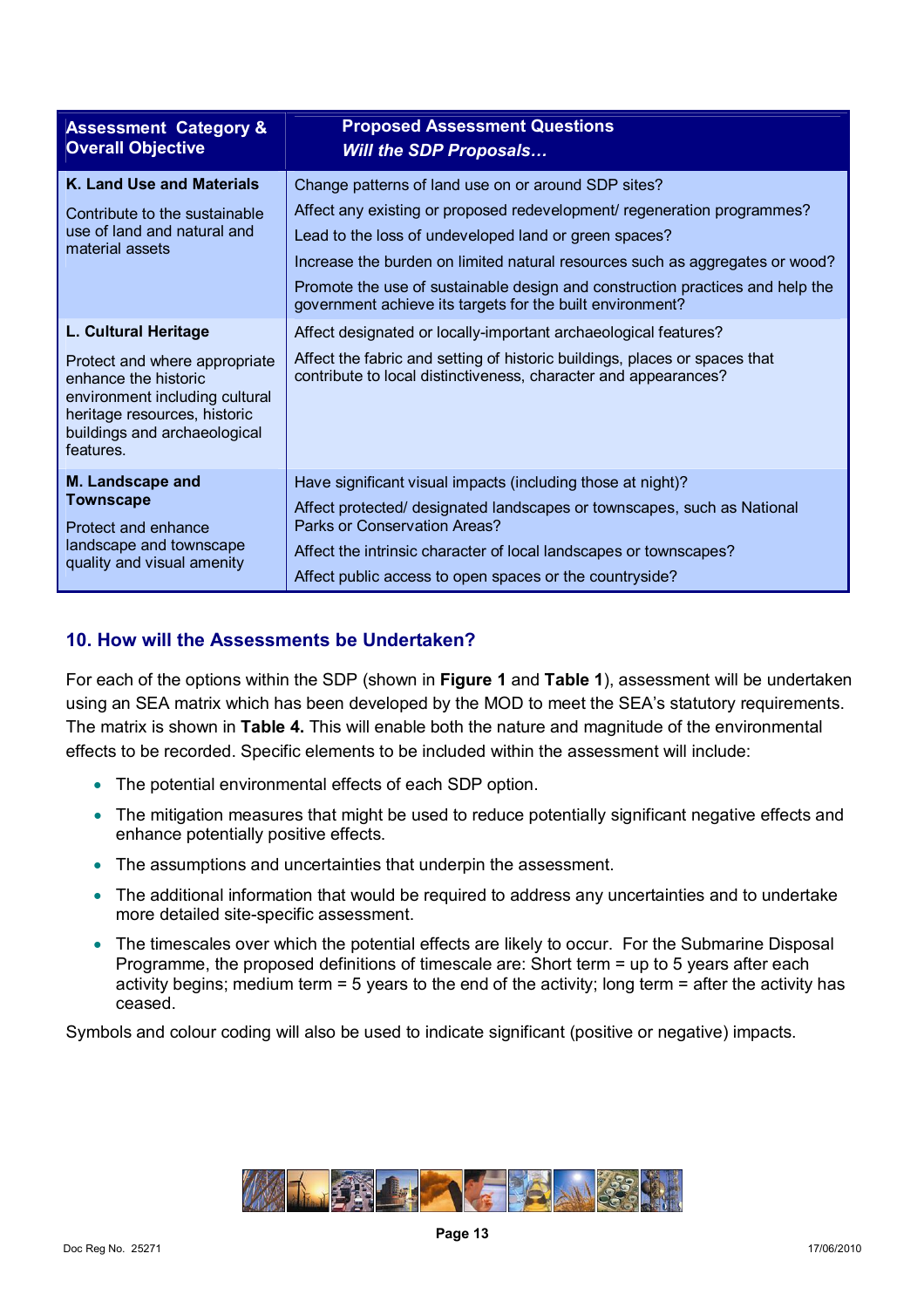#### **Table 4 EXAMPLE Assessment Matrix for each SDP Option**

| <b>Assessment Category</b>                                                                                                                                                                                           | <b>Likely Effects</b>                                                                                                                                   | <b>Timescale</b>                |            |                   |           |                                    |
|----------------------------------------------------------------------------------------------------------------------------------------------------------------------------------------------------------------------|---------------------------------------------------------------------------------------------------------------------------------------------------------|---------------------------------|------------|-------------------|-----------|------------------------------------|
| and Objective                                                                                                                                                                                                        | (including direct, indirect, cumulative and synergistic<br>effects, and possible mitigation measures)                                                   |                                 | Short-Term | Medium-<br>Term   | Long-Term |                                    |
| A. Biodiversity and Nature<br><b>Conservation: Protect and</b><br>enhance habitats, species and<br>ecosystem functionality.                                                                                          | A description of the biodiversity and nature<br>conservation effects of each option will be provided<br>here, with reasoning and justification included |                                 |            | 0                 | 0         |                                    |
| <b>B. Population:</b> Promote a strong.<br>diverse and stable economy with<br>opportunities for all, minimise<br>disturbance to local communities<br>and maximise positive social<br>impacts.                        | A description of the population effects of each option<br>will be provided here                                                                         |                                 | 44         |                   | O         |                                    |
| C. Health, Safety and Wellbeing<br>Protect and enhance health.<br>safety and wellbeing of<br>communities and minimise<br>potential risk associated with<br>processing radioactive and non-<br>radioactive materials. | A description of the health and wellbeing effects of<br>each option will be provided here                                                               |                                 | O          | U                 |           |                                    |
| $$ etc                                                                                                                                                                                                               |                                                                                                                                                         |                                 |            |                   |           |                                    |
| <b>++</b> Strongly positive effect                                                                                                                                                                                   | $\pm$ Positive effect                                                                                                                                   | <b>0</b> No significant effects |            | - Negative effect |           | <b>Strongly negative</b><br>effect |

#### **11. What are the Next Steps of the SEA Process?**

This Non-Technical Summary and the accompanying Scoping Report has been provided to the UK's Statutory Consultation Bodies for comment. Input has also been invited from relevant Government Departments and Agencies, and the UK's Devolved Administrations. The proposed approach is as follows:-



1) Comments from Scoping Consultees will be invited during a standard five week consultation period, starting on the

date the Scoping Report is received. Comments and responses received during that period will be considered and used to refine the scope of the assessment.

2) The environmental categories (once agreed upon) will be used to help identify the credible 'existing' Licensed or Authorised sites, as part of the wider site selection process. Once this indicative site list has been generated, the SEA Scoping Report will be updated to include these sites and relevant environmental information about them. The updated report will then be reissued for a further statutory consultation. In both cases, the comments received (and MOD's response to them) will be made public.

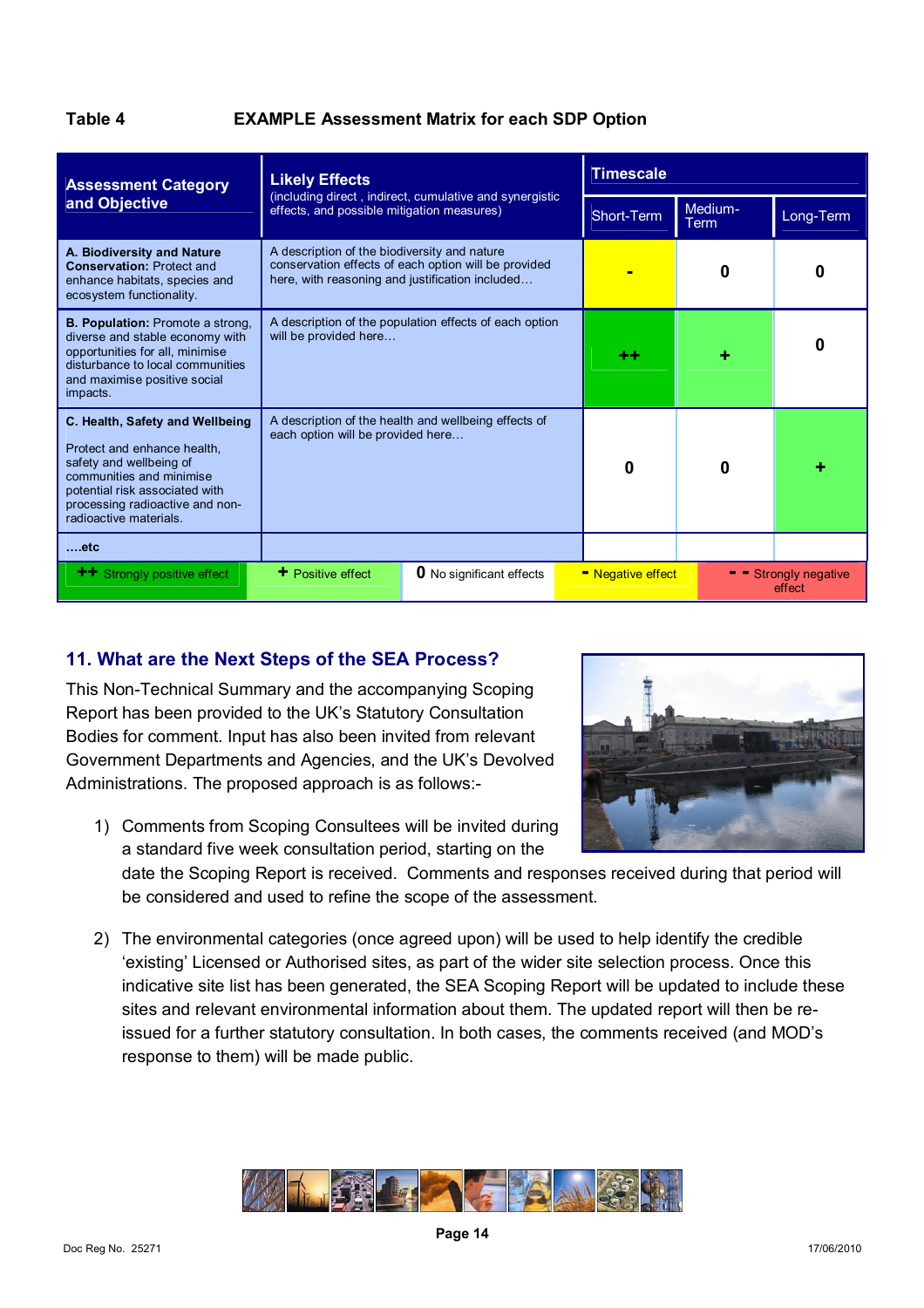3) The environmental assessments will then take place on the strategic options for the SDP, including an assessment of 'green-field,' 'brown-field' and the credible 'existing' Licensed or Authorised sites.

The Environmental Report will form part of the consultation materials for the third national public consultation on the SDP. The public consultation will seek the views of those interested in the SDP proposals. It will be a national consultation, although specific events will take place in the areas around credible sites. The views and representations received during the public consultation will be published once the consultation has ended, with MOD's initial response to them. Whilst it may not be possible for all comments and suggestions to be accepted, MOD will take all feedback fully into account before any final decisions are made, and will make those decisions and justifications public.

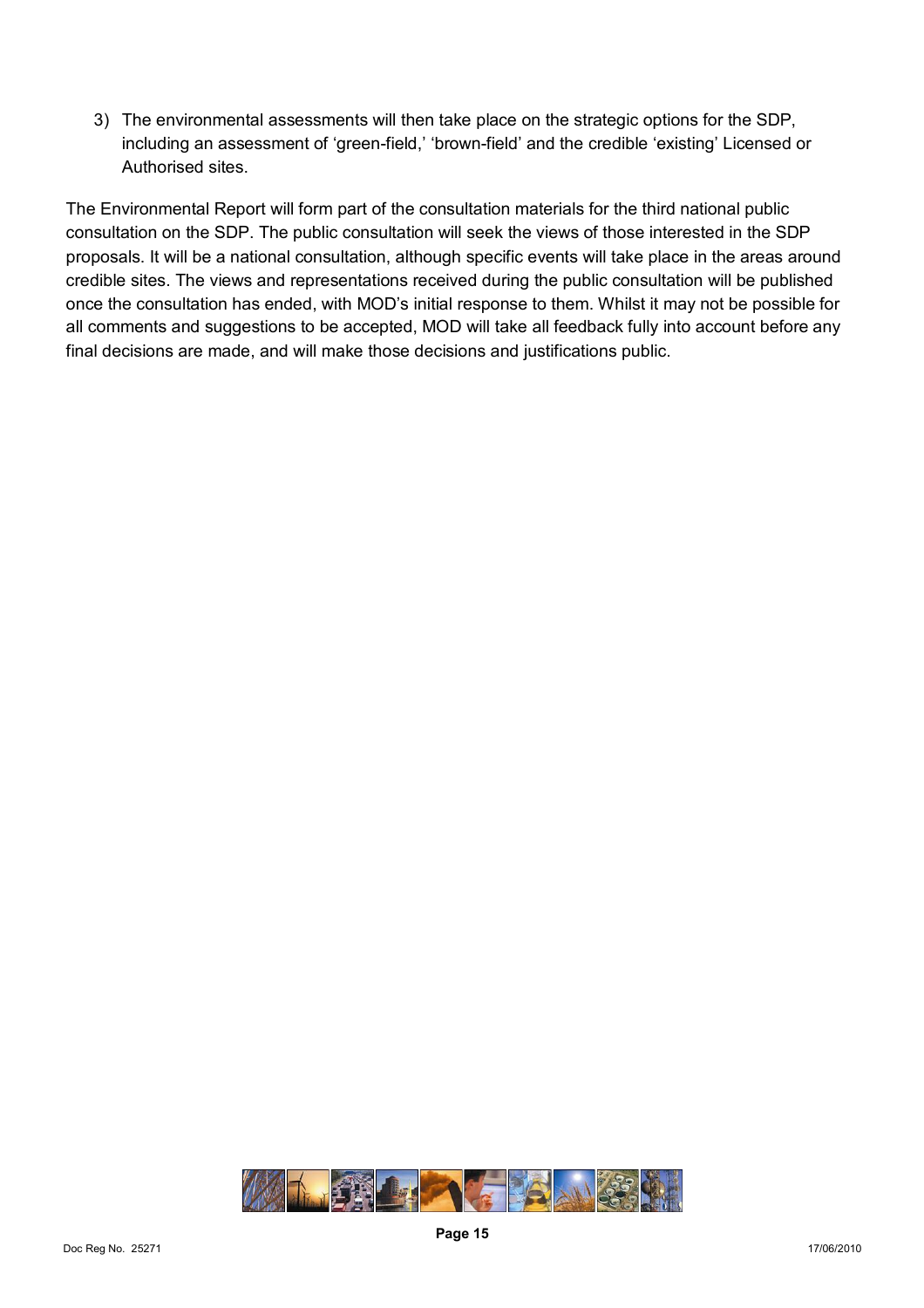## **Abbreviations and Glossary**

| Authorisation      | Authorisations allow specific defence-related nuclear activity to take place at a specific site.<br>Such 'Authorised' sites are not subject to the Nuclear Installations Act (unlike civil nuclear<br>sites) and so activities are not formally 'Licensed.' Instead, Authorisations are granted by<br>the Defence Nuclear Safety Regulator.                                                       |
|--------------------|---------------------------------------------------------------------------------------------------------------------------------------------------------------------------------------------------------------------------------------------------------------------------------------------------------------------------------------------------------------------------------------------------|
| 'Brown-field' land | This term refers to land which is, or has preciously, been previously been built upon or<br>otherwise developed.                                                                                                                                                                                                                                                                                  |
| <b>CoRWM</b>       | Committee on Radioactive Waste Management                                                                                                                                                                                                                                                                                                                                                         |
|                    | This independent committee provides scrutiny and advice to Government on the long term<br>management of radioactive waste, including storage and disposal. See<br>http://www.corwm.org.uk/default.aspx                                                                                                                                                                                            |
| 'Cut Out'          | This term refers to the technical option of cutting out the complete Reactor Compartment,<br>thus separating it from the rest of the submarine. The RC is then stored intact.                                                                                                                                                                                                                     |
| 'Cut Up'           | This term refers to the technical option of cutting up the Reactor Compartment and the<br>items within it to reduce their size, so that the radioactive waste can be packaged in<br>appropriate containers for storage, transport and ultimate disposal.                                                                                                                                          |
| <b>GDF</b>         | <b>Geological Disposal Facility</b>                                                                                                                                                                                                                                                                                                                                                               |
|                    | This is the government's proposed long-term, below-ground facility for disposing of the<br>UK's higher-level nuclear waste. The GDF has yet to be built. See<br>http://mrws.decc.gov.uk/en/mrws/cms/home/What is geolog/What is geolog.aspx for<br>more details.                                                                                                                                  |
| 'Green-field' land | This term refers to land that has not previously been developed, such as farmland. On<br>such land, there would be no existing buildings, docks or other resources needed to<br>undertake submarine dismantling or store ILW.                                                                                                                                                                     |
| <b>ISOLUS</b>      | <b>Interim Storage of Laid-Up Submarines</b>                                                                                                                                                                                                                                                                                                                                                      |
|                    | This is the former name of the Submarine Dismantling Project.                                                                                                                                                                                                                                                                                                                                     |
| <b>ILW</b>         | Intermediate-Level Waste                                                                                                                                                                                                                                                                                                                                                                          |
|                    | This is radioactive waste with a radiological activity above 4 Giga Becquerels (GBq) per<br>tonne of alpha or 12 GBq/tonne of beta-gamma decay, but which does not generate<br>sufficient levels of heat to require it to be cooled during storage. The major components of<br>ILW from submarines are metals and organic materials, with smaller quantities of cement,<br>graphite and ceramics. |
| Licence            | A nuclear Licence allows specific nuclear activities to take place at a specific site. Such<br>'Licensed' sites are subject to the Nuclear Installations Act (1965), with Authorisations<br>being granted by the Nuclear Installations Inspectorate. Nuclear power stations and other<br>civil activities are Licensed in this way.                                                               |
| <b>LLW</b>         | Low-Level Waste                                                                                                                                                                                                                                                                                                                                                                                   |
|                    | This is defined as radioactive waste that has below 4 Gbq per tonne of alpha activity and<br>below 12 GBq per tonne of beta-gamma activity. It covers a variety of materials which<br>arise principally as lightly contaminated miscellaneous scrap and redundant equipment.                                                                                                                      |